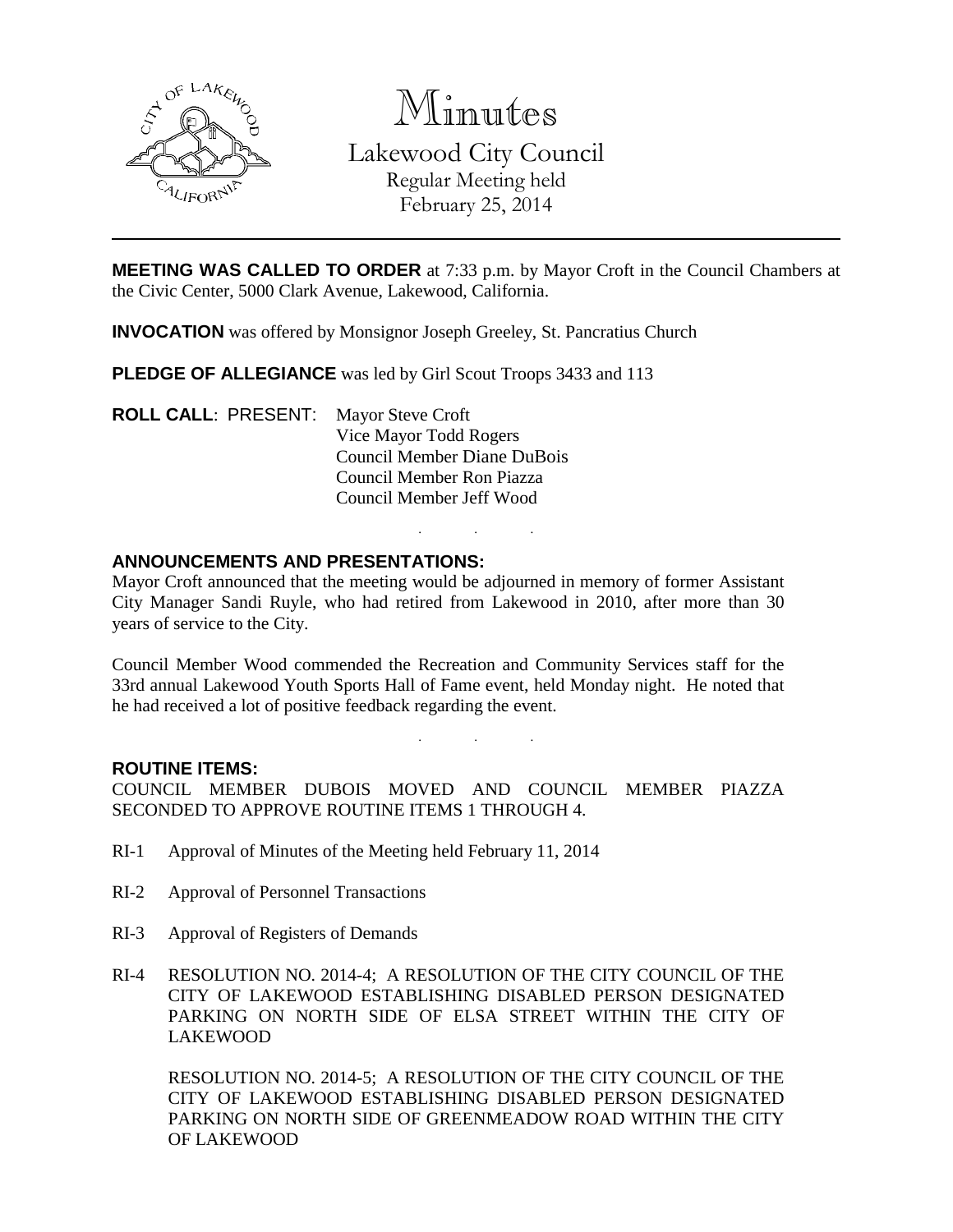City Council Minutes February 25, 2014 Page 2

# **ROUTINE ITEMS:** Continued

UPON ROLL CALL VOTE, THE MOTION WAS APPROVED:

AYES: COUNCIL MEMBERS: Rogers, Piazza, DuBois, Wood and Croft NAYS: COUNCIL MEMBERS: None

# **1.1 • GENERAL PLAN ANNUAL PROGRESS REPORT**

Community Development Director Sonia Southwell displayed slides and presented a report based on the memo in the agenda. She reported that the General Plan, a State-mandated document, required an annual report on the status and progress of its implementation. She reviewed some of the data from the report showing Median Home Prices and Building Permits Issued over a period of years. It was the recommendation of the Planning and Environment Commission that the City Council receive and file the 2013 General Plan Annual Progress Report and direct staff to submit it to the California Department of Housing and Community Development and the Governor's office of Planning and Research.

. . .

Mayor Croft opened the public hearing at 7:45 p.m. and called for anyone in the audience wishing to address the City Council on this matter. There was no response.

VICE MAYOR ROGERS MOVED AND COUNCIL MEMBER WOOD SECONDED TO CLOSE THE PUBLIC HEARING, RECEIVE AND FILE THE GENERAL PLAN ANNUAL PROGRESS REPORT, AND DIRECT STAFF TO SUBMIT THE REPORT TO THE STATE. UPON ROLL CALL VOTE, THE MOTION WAS APPROVED:

AYES: COUNCIL MEMBERS: Rogers, Piazza, DuBois, Wood and Croft NAYS: COUNCIL MEMBERS: None

**3.1 • REVIEW OF ANNUAL STATEMENT OF INTERGOVERNMENTAL RELATIONS GOALS**

. . .

Senior Management Analyst Paolo Beltran made a presentation based on the report in the agenda and stated the Intergovernmental Relations Committee had met and reviewed the proposed goals for 2014. He highlighted some of the Federal, State and Regional goals such as protecting the City's right to contract for services, and tracking legislation that affects water delivery and water quality. It was the recommendation of the Intergovernmental Relations Committee that the City Council adopt the Statement of Intergovernmental Relations Goals for 2014.

Mayor Croft noted that the IR Committee had met with City staff in an extensive review of the proposed goals before they were finalized for presentation.

COUNCIL MEMBER WOOD MOVED AND COUNCIL MEMBER DUBOIS SECONDED TO ADOPT THE INTERGOVERNMENTAL RELATIONS GOALS AS PRESENTED.